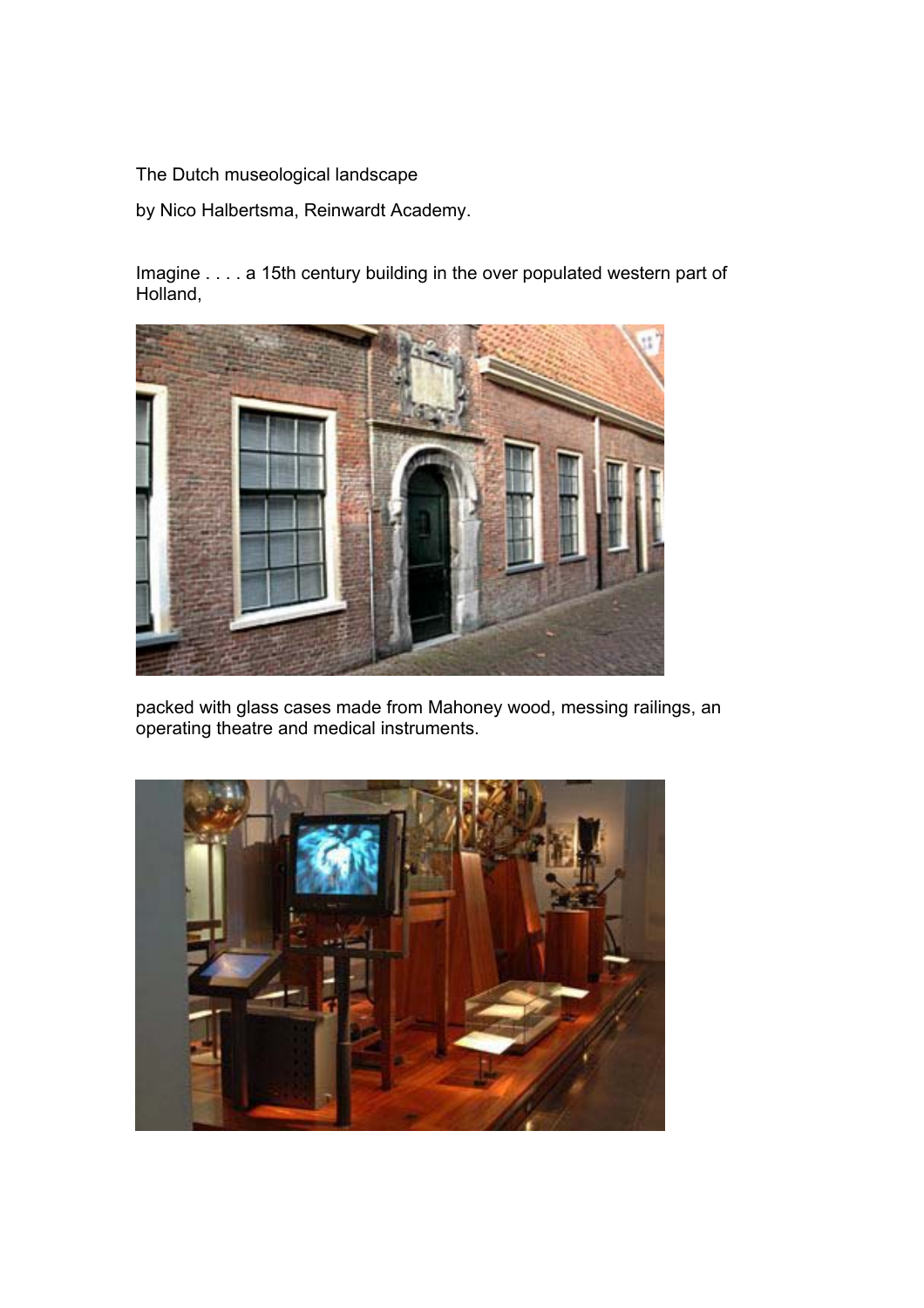You may fire a gun and will hit nobody. Only when there is anywhere in Holland a medical seminar or conference, all the participants will visit the museum.

In the "empty" northern part of Holland, the province of Friesland, flat, endless meadows, cows, lakes with sailing boats, in one of the 11 towns, situated in a  $16<sup>th</sup>$  century building, there is a museum with old not so well painted paintings, textiles, costumes.



From November 2008 till March 2009 the museum had an exhibition on Quilts (patchwork). It attracted so many visitors; you could walk over their heads. There was a Quilt-café run by quilting volunteer ladies.



Due to the curator, who visited in advance all the quilt-groups in the province.

The question is: are the above examples a true picture of what's happening in Holland in relation to audience development or not.

We have to be honest: when we look at our visitors they are still the well educated, over 50 years of age, with enough money to spend and they are regular museum visitors.

Is there more "bad news" form Holland/

I'm afraid . . . ves.

Our museums are still not a mirror of society. They are not representing all the cultures we have in our country. Not in our collections, nor in collecting strategies. They are not a warehouse of memories of all inhabitants (only the white upper middle class). Nor in their approach of society. Nor in their staff.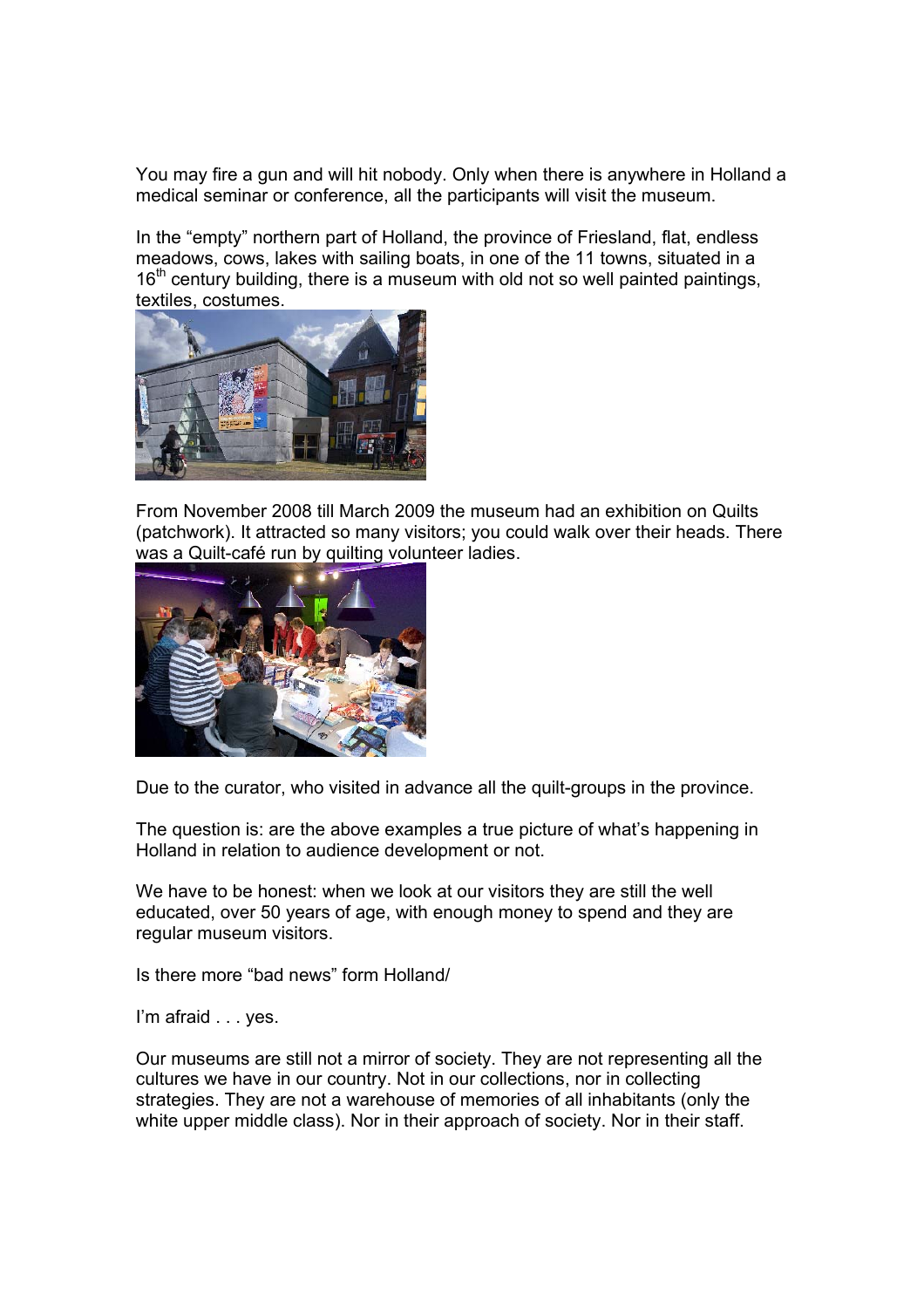Dutch museums are inward looking institutions. There is not much sharing of knowledge on collections.

They are afraid of partnerships, especially with non-museums.

Not really target group focussed, still talking about attracting the "general" public. They have an attitude to bring their knowledge to the people; they know what we want to know.

There is a lack of visitor-focussed competences of front-of-house staff, in publicity and managerial thinking.

So Holland is not a place to visit? Is this really true? And how do we know?

The above rather negative remarks are taken from recent publications of our Statistics Netherlands, the Netherlands Bureau for Economic Policy Analysis (CPB), the Museum Monitor (started in 2007 with yearly 10.000 interviews in 40 "average" museums in Holland) and independent researcher Letty Ranshuysen (2005 report "Invisible Barriers").

The outcomes of their researches? The bad news I just mentioned above.

But the **good** news is:

1) There is a shift from just plain knowledge transfer via awareness of society to "experience".

Let's be clear about current trends: Dutch society is becoming a silver society (may elderly), with many so called new citizens, the growing importance of ICT (silver surfers) and a shift towards a leisure and experience economy. National, regional and local governments stimulate specific target group policies (youth, immigrants, schools). Programmes on demand (though nobody is asking), tailor made (local, special). But the growing use of focus groups and round table discussions is promising.

2) Visitors become more and more (inter)active, which is reflected in the offer of so called interactive guided tours, debate evenings, story sharing and contributing, events (museum nights etcetera) and hands-on activities and interactive displays focussing on social learning (you need someone else to make it happen).

3) An important role for the visitor: use of volunteers in describing the collection, to run the shop, behind the information desk, host and even as education "officer". A famous example in Holland is the Museum at Scheveningen (The Hague), called Beelden aan Zee (Sculptures at the seafront), run by volunteers (except for paid staff: the director, the financial staff member and the education officer), which are called "partners"! Volunteers as Ambassadors, visiting leisure parks and camping's on rainy days to tell the people what they might do on a day like this. Peer to peer education by youngsters or deaf people giving guided tours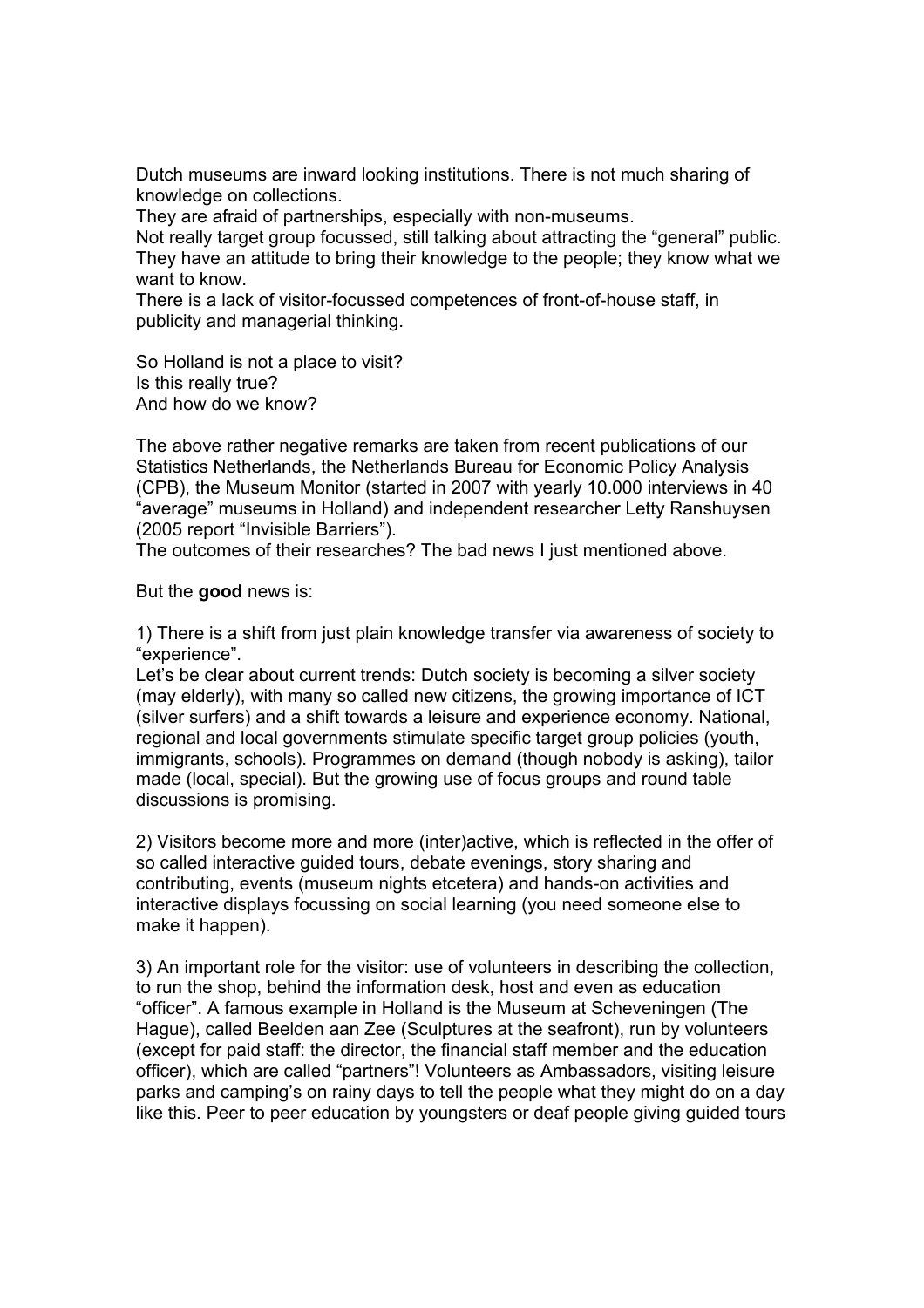to other deaf people. Or the Museum school in Oss, a collaboration between the Museum Jan Cunen and a secondary school.

4) The Dutch "culture and school" policy over the last 10 years, with vouchers for the students to use for visiting all kind of cultural events (museums), which will be changed into a "culture card", like a credit card, with the same possibilities. A special magazine for the teachers with a lot of information on projects and activities. Special training days for them. Pilot projects, special local and regional institutions to bridge the gap between schools and our culture heritage (institutions). Each primary school got its own "internal culture co-ordinator". The new so called "broad-school", a type of primary school with a special focus on culture (and sports) and after-school activities. And last but not least the use of culture and heritage is now part of the teacher training courses.

5) The growing use of learning theories (Hein, Kolb, Gardner) in the development of exhibitions and educational projects, which makes the museum visit more effective and has a great impact on the staff (from cleaner to director) as it makes them all more visitor focussed.

6) The use of social networks, off- and online, by (potential) visitors and the staff of the museum.

Isn't this great!

Any gaps?

Oh yes: it is still difficult to attract new citizens, to reach the 20 – 35 year, and the under fives. And real intergenerational activities are still a problem.

Is there hope for the future?

Well, according to our recent National Policy, the Minister of Education & Culture said that every museum should make its own choices, depending on their nature of collections, the museum mission, and the society in which it stands and the people it represents.

So, as a museum you are allowed to be:

- an educational institution
- a place for experiments
- a stage for debate on citizenship
- a place for reflection.

As Minister Plasterk say's: "this creates a differentiation in the museum landscape with a rich variety of programmes and exhibitions for a very diverse audience".